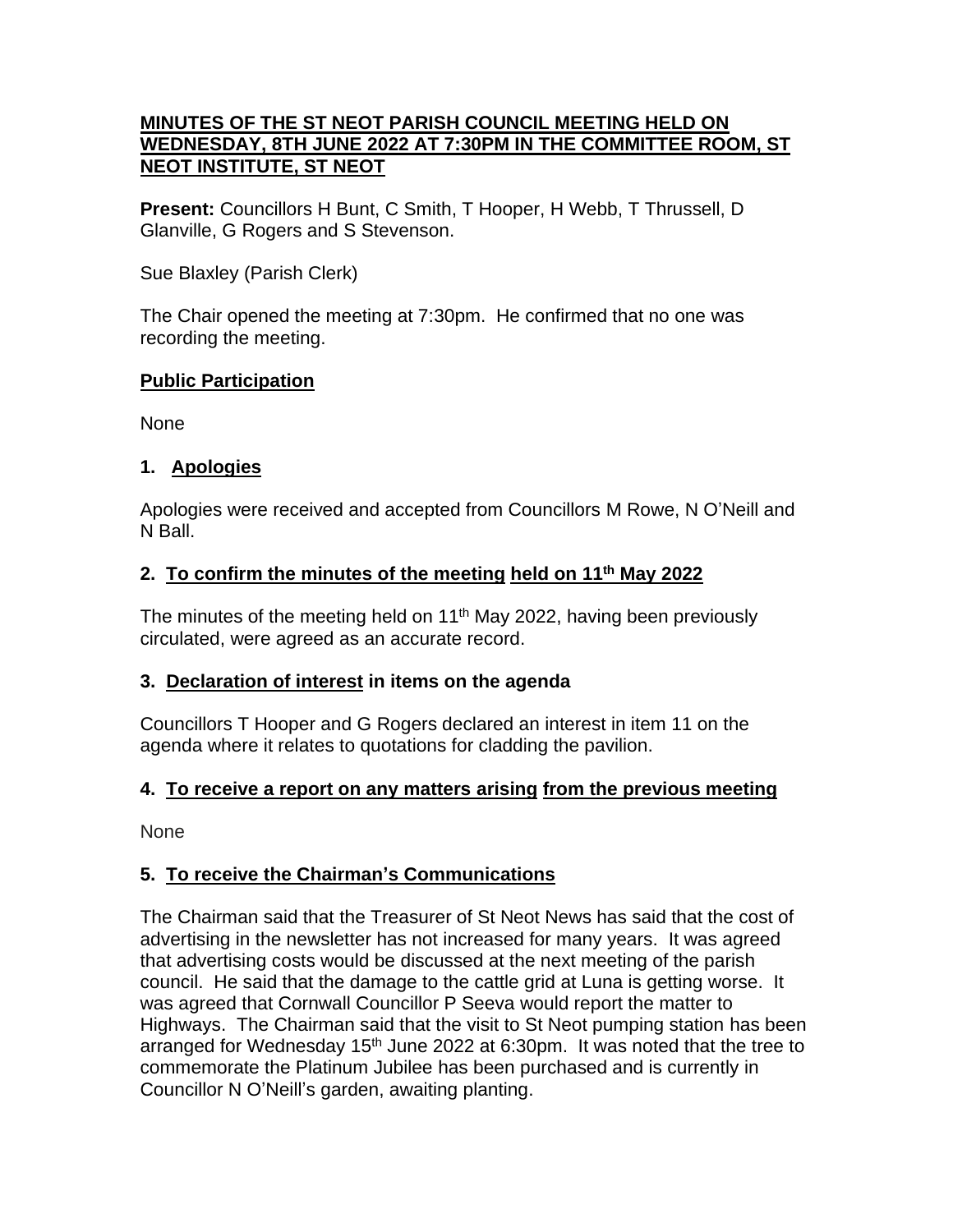The Chairman thanked everyone who was involved in organizing the Platinum Jubilee celebrations. He said he will also express his thanks via Facebook and St Neot News. It was noted that the letter sent to the Head of Planning Service expressing the parish council's concerns about the enforcement process has been acknowledged but a detailed response is awaited.

The Chairman reported that S W Lakes Trust has said that the Japanese knotweed near the old bridge at Colliford Lake is the responsibility of S W Water. He also said that a report has been received from PCSO Edsner.

The Chairman suggested that a group photograph of the parish council should be taken. It was agreed that the Chairman would ask Matt Thornhill to take the photograph prior to next month's meeting. He also reported that a parishioner had experienced issues with aggressive horses when using the new footpath from the orchard. It was agreed that this would be monitored.

The Chairman said that he had received an email from a parishioner living at Lampen bungalows complaining that the copper beech trees in front of his bungalow are a hazard and a sunblock. It was agreed that this was Cornwall Council's responsibility and that Cornwall Councillor P Seeva would follow up this matter.

## **6. To answer any questions from Councillors, previously notified to the Clerk**

Councillor T Thrussell said that it would be a good idea for councillors to have their photographs displayed on the parish council's website. It was agreed that Matt Thornhill could take individual photographs and the Clerk would put them on the website. The Clerk said that it was not compulsory for councillors to display their photographs on the website.

Councillor C Smith said that, on Tripp Hill, next to the salt bin, tracks have been made into the woods (owned by the parish council) by the owner of the adjacent property in order to gain access onto Goonzion. He said that they only intend to use the track to facilitate gardening. It was agreed that the Clerk would write a letter to the parishioners who made the tracks, asking them to request permission from the parish council if they require access for vehicles, such as diggers.

# **7. To receive a report from the Clerk**

None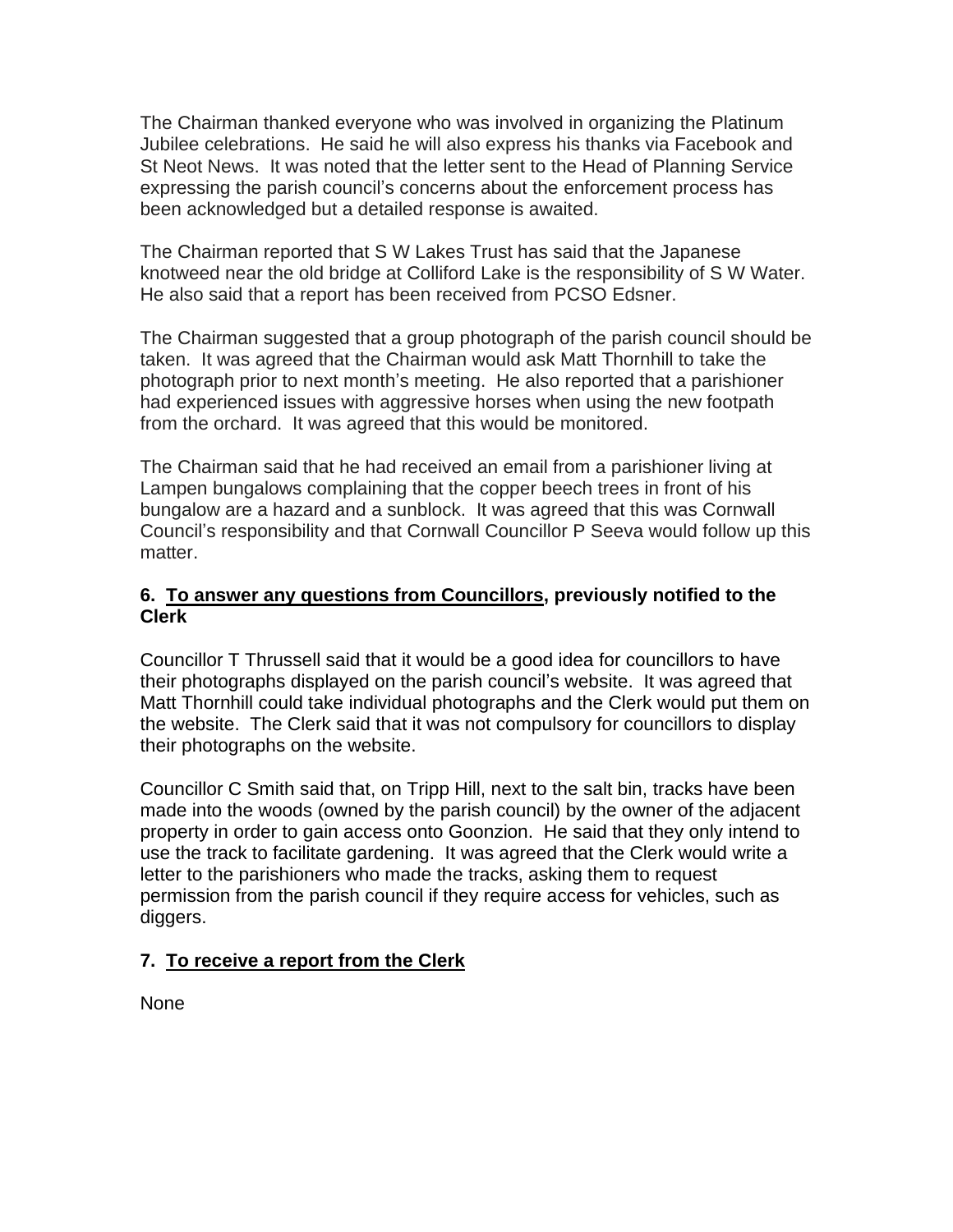# **8. Emergency Plan**

## **To consider producing an emergency plan**

Councillor T Hooper said that she has not progressed the matter further so it was agreed that the matter would be discussed at the next meeting of the parish council.

# **9. Defibrillator**

## **To consider purchasing an additional defibrillator**

Councillor C Smith said that the defibrillator had recently been used and as a result, the parish council has received a request to finance the purchase of an additional defibrillator. He said that it needs to be sited in a location where people gather and that the batteries require regular replacement which costs approximately £200-£300. In addition, he said that it requires regular fault monitoring. He said that some organisations in the village are donating money towards the purchase of an additional defibrillator which costs between £1,200 and £2,000. It was proposed by Councillor C Smith and seconded by Councillor T Hooper that an additional defibrillator be purchased and its siting agreed at a later date. All Councillors voted in favour of the proposal.

## **10. Ukranian Family**

## **To discuss providing assistance (non-financial) and support to the Ukranian family living in the parish**

The Chairman reported that a request had been received from a parishioner for assistance and support to a new Ukranian family living in the parish. The Clerk said that she had responded explaining that the parish council does not have the power to give financial assistance to individuals. It was noted that contact has also been made with St Neot United Charities, Neighbours Together and the Church. It was agreed that the Chairman will welcome the family to the parish via Facebook and St Neot News and invite them to join in parish activities. It was also agreed that, as individuals, support can be offered.

Councillors T Hooper and C Smith, having previously declared an interest, left the meeting during discussion of the following item.

# **11. Pavilion**

# **To receive and consider quotations for the exterior cladding of the Pavilion**

Councillor C Smith said that he had obtained quotations for the following works: cladding the external walls, provision of 3 UPVC windows, UPVC soffits, fascia and guttering, painting of uncladded posts, painting or cladding of the ceiling of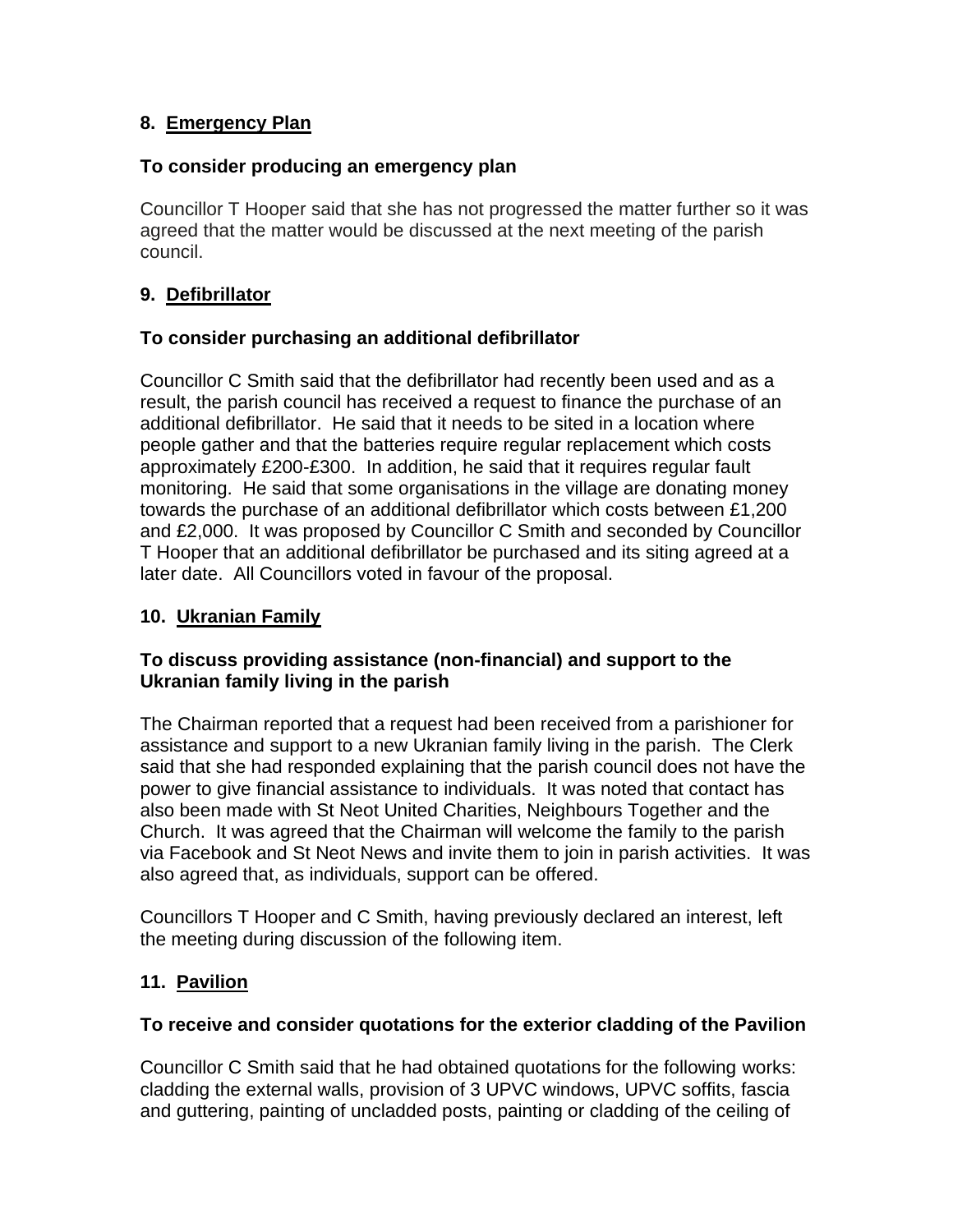the canopy. He said that he had asked three contractors but had only received two quotations. He explained that the works amount to a significant sum of money and in view of the sums of money involved, it was agreed that Councillor C Smith would attempt to obtain further quotations and the matter would be discussed again at the next meeting of the parish council.

Councillors T Hooper and G Rogers returned to the meeting.

## **To receive and consider a report on any other matters arising relating to the Pavilion**

It was noted that the tap in the kitchen is leaking. The Clerk said that she would ask Councillor N Ball to repair the tap.

# **12. Doorstep Green and Playing Field**

### **To receive and consider a report on any matters arising relating to Doorstep Green and the Playing Field**

Councillor C Smith said that the new chess set was in place. The Chairman said that he had spoken to Derek and Sandra Fairhall about the replacement of the "missing" rose bush and they are considering the matter. The Clerk read out a letter from some children asking for some additional swinging apparatus including rings and bars. Councillor C Smith said that there is a suitable area for such equipment adjacent to the path continuing in a line from the gym equipment. He said that he had obtained quotations from the following companies: Schoolscape who would supply an 18m long bars and ropes combination in the sum of £8,241 plus VAT and Outdoor Play who would supply a similar length of balancing beams, a rolling log and monkey bars in the sum of £6,500 plus VAT. It was noted that £6,000 has been set aside in the precept for additional play equipment. It was proposed by Councillor T Hooper and seconded by Councillor H Webb that a budget of £10,000 be set aside for this equipment and some equipment for very young children. All Councillors voted in favour of this proposal.

Councillor C Smith reported that he had undertaken some repairs to the play equipment.

The photograph of 350 people taken by Matt Thornhill as part of the Platinum Jubilee celebrations had been circulated prior to the meeting. The Clerk said that Councillor N Ball had commented on the inflatables to the rear of the photograph. It was agreed that the Jubilee logo should be put on the photograph. It was proposed by Councillor G Rogers and seconded by Councillor C Smith that a budget of £200 be set for production of the photographs. All Councillors voted in favour of this proposal.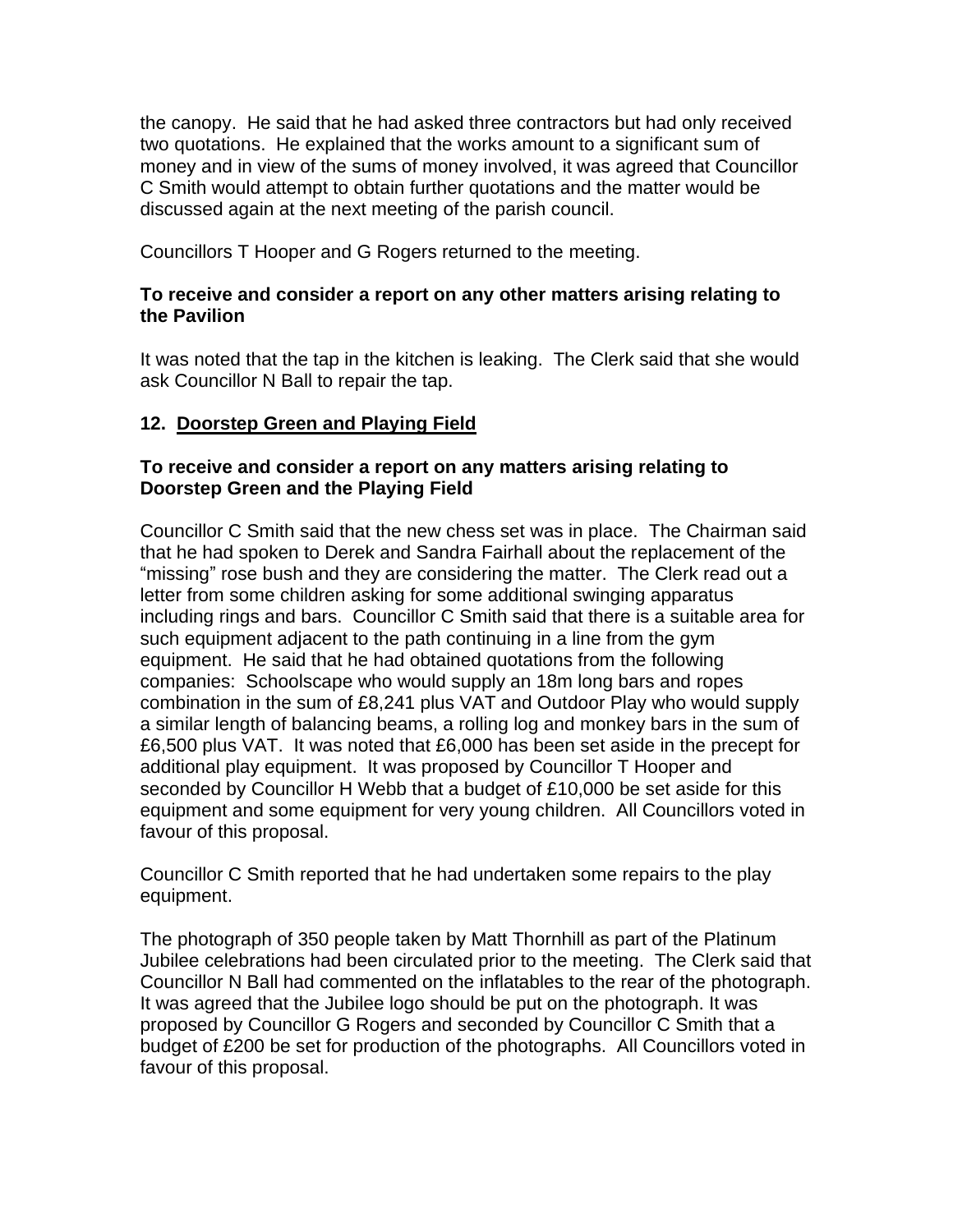# **13. Cott Yard**

#### **To receive and consider a report on any matters arising relating to Cott Yard**

Councillor H Webb reported that the granite post had been knocked again and is leaning on the roof. She suggested that a bollard might be a good idea. The Chairman said that he and Councillor M Rowe had cleaned out the drains to the rear of Cott Yard and agreed that a gridded gully is required adjacent to the raised kerb in order to capture the water coming down School Hill. It was proposed by Councillor C Smith and seconded by Councillor H Bunt that, as these are emergency repairs, CJR Building Ltd be asked to upright the granite post and extend the drain at their earliest convenience. All Councillors voted in favour of this proposal.

Councillor C Smith said that the ground source heat pump boiler was serviced 3 years ago. He said that he would arrange for it to be serviced.

#### **14. Toilets and Car Park**

#### **To receive and consider a report on any matters arising relating to the toilets and car park**

Councillor C Smith said that "toilet twinning" would be a good idea where, by donating £60 to twin the public toilet, the parish council would help fund a project in a poor community that will enable families to build a basic toilet, have access to clean water and learn about hygiene. He said that when twinning takes place, the parish council would be sent a certificate to hang in the public toilet showing a photograph of the overseas toilet twin. It was proposed by Councillor G Rogers and seconded by Councillor T Hooper that the Clerk arranges for the public toilet to be twinned. All Councillors voted in favour of this proposal.

Councillor T Thrussell said that he thought it would be a good idea to install a mirror in the public toilet. It was proposed by Councillor T Thrussell and seconded by Councillor T Hooper that Councillor T Thrussell sources a suitable safety mirror. All Councillors voted in favour of this proposal.

Councillor G Rogers said the British Heart Foundation clothes bin has been emptied. It was agreed that the hedge to the rear of the car park will soon require trimming. It was proposed by Councillor C Smith and seconded by Councillor T Hooper that Gary Rogers and Isaac Oates undertake these works. All Councillors voted in favour of this proposal.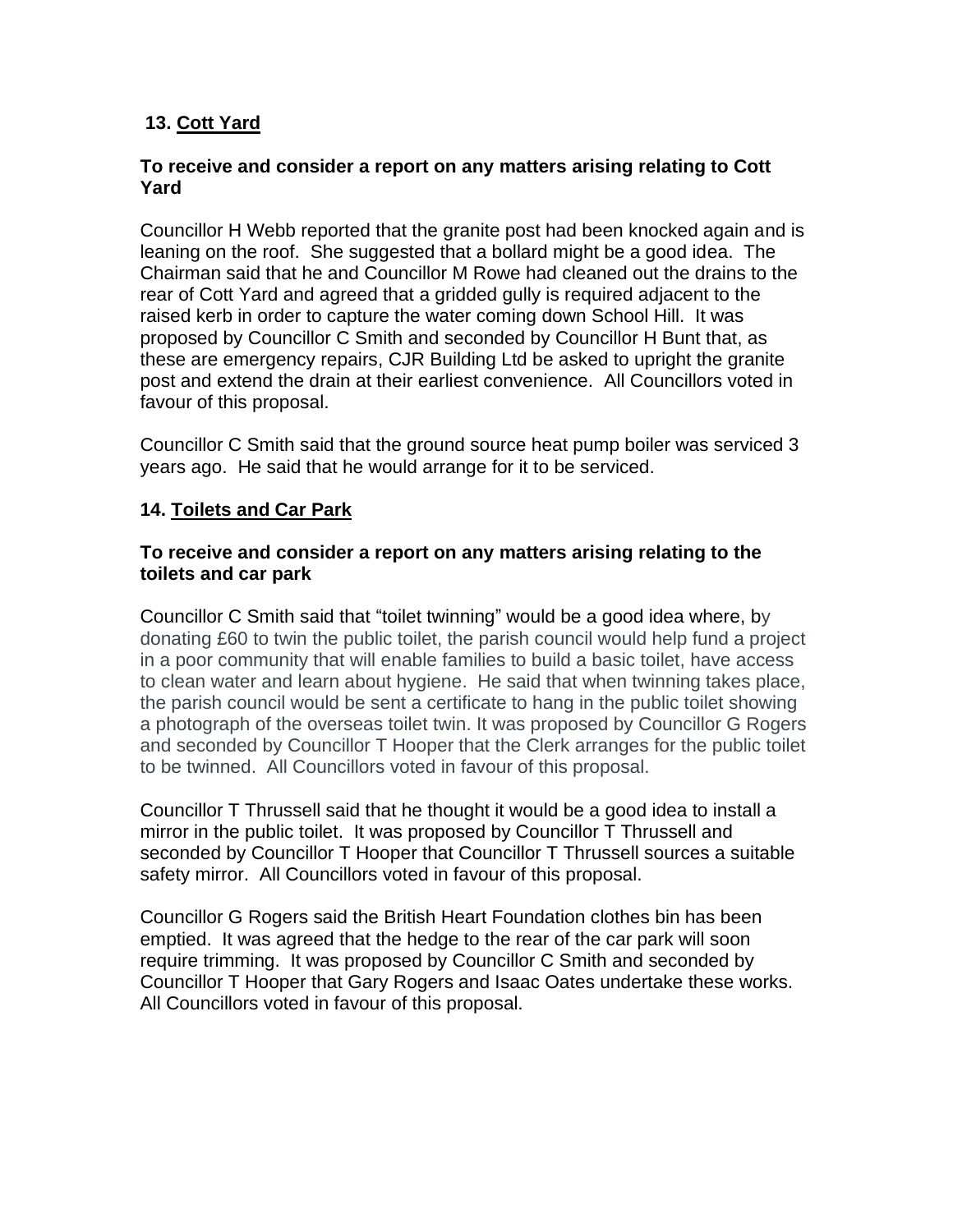# **15. St Neot Orchard**

## **To receive and consider a report on any matters arising relating to St Neot Orchard**

It was noted that Councillors C Smith and G Rogers have put the brass plaques on the trees in the orchard. Councillor C Smith said there were two incorrect spellings on two plaques. It was proposed by Councillor H Bunt and seconded by Councillor D Glanville that Councillor C Smith has these plaques re-printed. All Councillors voted in favour of this proposal. Councillor C Smith said the grass is very long and either the whole area needs strimming or a path cut through the existing grass. It was agreed that a working party will convene to tidy the area alongside the new footpath on  $20<sup>th</sup>$  July 2022 commencing at 6:30pm and that on 3rd August 2022, at 6pm, the grand opening of the footpath will take place and the Platinum Jubilee tree will be planted. It was agreed that Andrew and Joan Bunt will be asked to open the footpath and that refreshments will be provided. It was agreed that the Clerk would order some signs, one saying "Platinum Jubilee Path to the Orchard" and two other directional signs saying "To the Orchard".

# **16. Internal Audit Report**

# **To receive and consider the internal audit report for 2021/22**

It was noted that the Clerk had circulated the Internal Audit report prior to the meeting and that the comments contained therein had been duly noted. It was proposed by Councillor C Smith and seconded by Councillor T Hooper that the report be accepted. All Councillors voted in favour of the proposal.

# **17. Annual Governance Statement and Accounting Statements**

#### **To approve the Annual Governance Statement and Accounting Statements for 2021/22**

- (a) It was proposed by Councillor H Bunt and seconded by Councillor T Hooper that the annual governance statement for 2021/22 be approved. All Councillors voted in favour of this proposal.
- (b) It was proposed by Councillor G Rogers and seconded by Councillor T Thrussell that the accounting statements for 2021/22 be approved. All Councillors voted in favour of this proposal.
- **18. Farmer's Market**

**To receive and consider a report from the councillor who attended the farmer's market on 4 th June 2022 and to appoint a representative to attend the farmer's market on 2nd July 2022**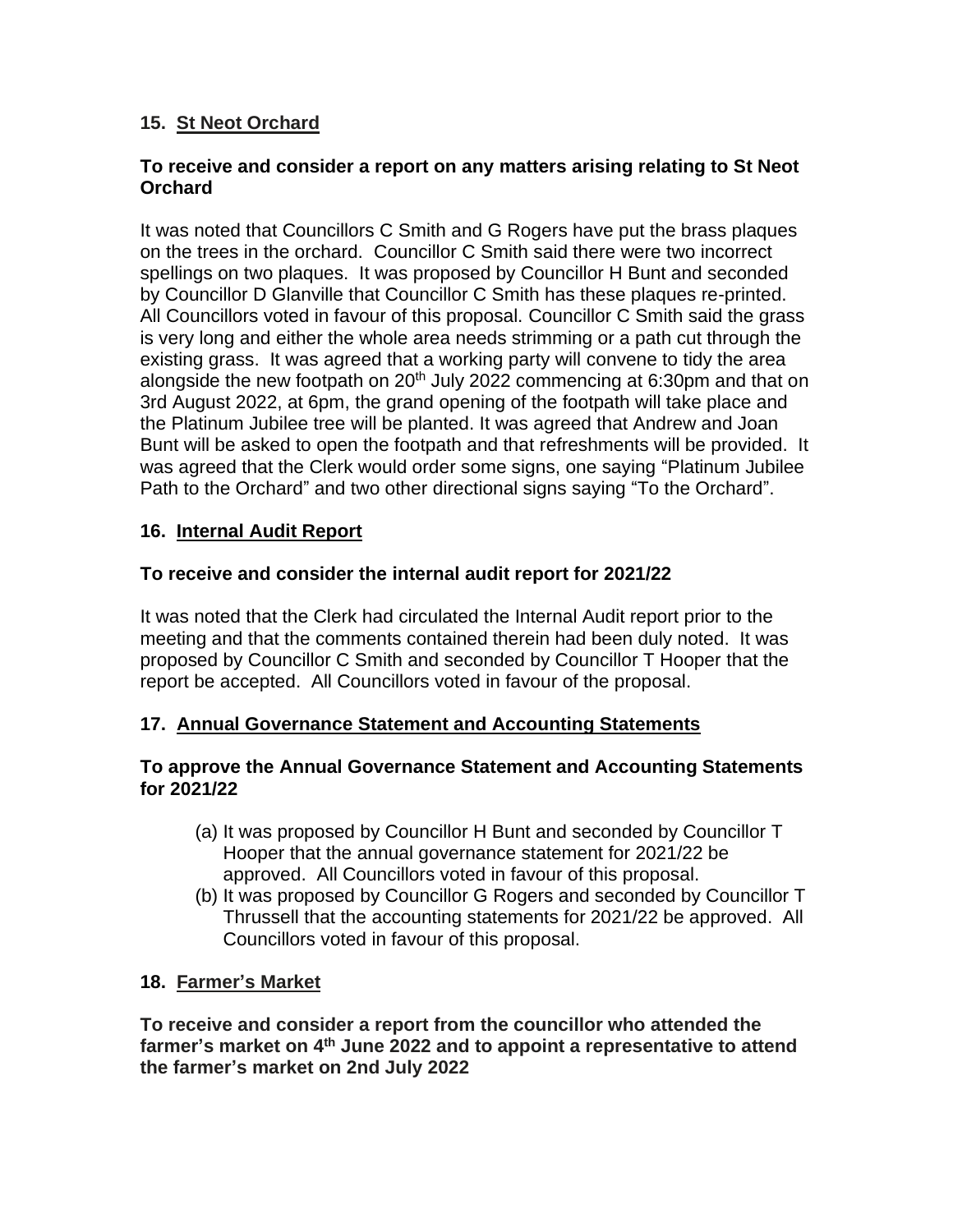There was no report from the market on  $4<sup>th</sup>$  June 2022. Councillor H Bunt said that he would attend the market on  $2<sup>nd</sup>$  July 2022.

# **19. To receive reports from -**

# **a) Cornwall Councillor**

Cornwall Councillor P Seeva said that a Full Council meeting was held and the same Leader, Chair and Deputy Leader were elected. He said that the Chair, Linda Taylor, will be visiting Liskeard on 19<sup>th</sup> June 2022. Cornwall Councillor P Seeva said that he has a meeting next week at St Neot Primary School. He asked what the parish council's view is on requesting that the planning application reference number PA22/02979 - Application for discharge of a planning obligation pursuant to E2/06/00286/FUL dated 04.01.2007 at Bos Lowen, Tripp Hill, St Neot be considered by Cornwall Council's Planning Committee. It was agreed that this is how the application should be determined and that Councillor T Hooper will represent the parish council at that meeting. Councillor S Stevenson asked if there was an update on the Mayor for Cornwall. Cornwall Councillor P Seeva said there was no update. Councillor G Rogers said that he has still not received a report from Will Glassop following their meeting to discuss highways issues in January 2022. Councillor H Bunt said there is considerable overhanging vegetation on verges at junctions. Councillor C Smith said that the parish council is totally dissatisfied with the enforcement process and planning protocol process. He said that parish councillors are the "eyes and ears" on the ground but there seems little purpose in having this role if no one at Cornwall Council is going to offer support.

# **b) Goonzion Commoners**

None

# **c) Liskeard Looe Community Network Panel**

Councillor T Thrussell said that no one knew what the purpose of the testing cable across the highway at St Ive was. He said the speed cameras on the A38 Glynn Valley road are now operational, certainly in some sections. He said there is a campaign to make the A38 a safer road as the existing road is not up to standard in terms of flooding, angles and a low bridge. He said that St Cleer parish council has offered the parish council the mobile speed sign and he will ask them for some information about the sign.

# **20. To authorise the signing of orders for payment, including –**

Cornwall Pension Fund (Pension for Clerk) - £162.54 Julie Ball (Cleaning Services) - £310.50 Sue Blaxley (3 month's salary and expenses) - £2439.00 South West Water (Water for Cott Barn) - £29.13